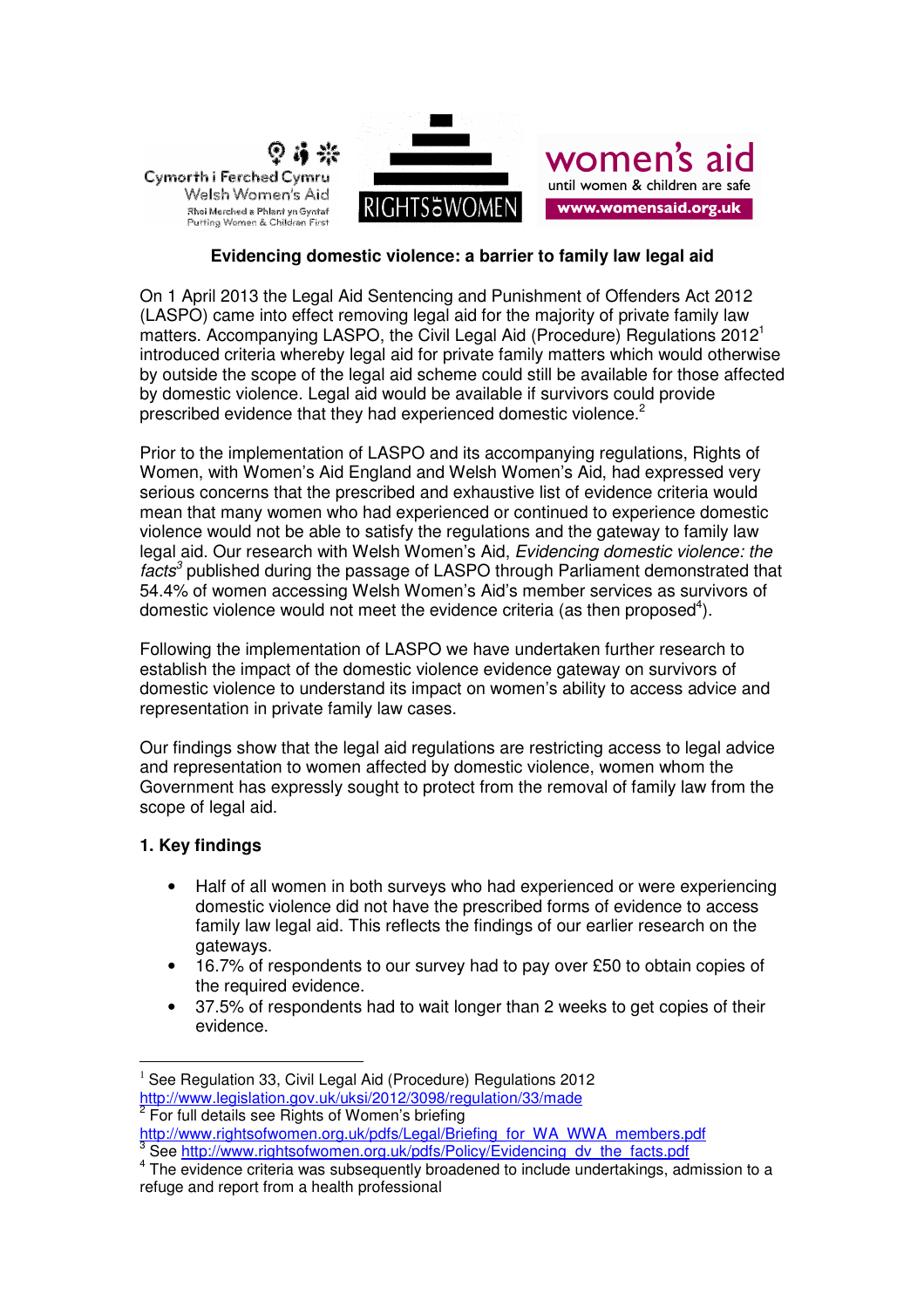• 60.5% of respondents took no action in relation to their family law problem as a result of not being able to apply for legal aid. 23.7% paid a solicitor privately and 15.8% represented themselves at court.

# **2. Overview of the research**

Over the first three months of the operation of the new regulations Rights of Women captured data in respect of their impact on survivors in two ways:-

- **1. Online survey:** an online survey, Monitoring the legal aid gateways, was developed and circulated via Rights of Women's website and to member services of both Women's Aid England and Welsh Women's Aid. The survey received 141 responses between 1 April and 31 July 2013.
- **2. Survey of Rights of Women advice line callers:** between 1 April and 31 July 2013 Rights of Women's specialist legal advisers<sup>5</sup> advising on our family law advice line were asked to assess callers' eligibility for legal aid under the new regulations. Data from 236 callers was taken during this period.

# **3. Monitoring the legal aid gateways survey**

# **Types of legal problems**

Respondents to the survey were asked in which area of family law they required legal advice and representation. The most common legal issue was child contact (72.1%) but the responses demonstrate that women had a range of family law issues in which they required legal advice and representation.

To help us identify the kind of legal problem(s) you have, please tell us about the type of case you needed legal advice and representation for. Please tick all that apply. all that apply.

| <b>Answer Options</b>                                   | Response<br><b>Percent</b> | Response<br>Count |
|---------------------------------------------------------|----------------------------|-------------------|
| Child contact                                           | 72.1%                      | 101               |
| Residence orders                                        | 49.3%                      | 69                |
| Other issues relating to children                       | 39.3%                      | 55                |
| Child maintenance and financial support for<br>children | 35.0%                      | 49                |
| <b>Divorce</b>                                          | 49.3%                      | 69                |
| Financial arrangements after divorce                    | 32.1%                      | 45                |
| answered question                                       |                            | 140               |
|                                                         | skipped question           |                   |

## **Forms of evidence**

 $\overline{a}$ 

Half of respondents (49.5%) did not have any of the forms of prescribed evidence in order to apply for family law legal aid. Of those women who did have one (or more) of the forms of evidence, the most common forms of evidence was evidence of a referral to a MARAC (19.2%) followed by evidence from social services (18.2%). Evidence from a health professional and of an injunction order (non-molestation order, occupation order or forced marriage protection order) were the next most common form of evidence, both at 14.1%. The least common form of evidence was an undertaking (2%).

<sup>&</sup>lt;sup>5</sup> Rights of Women's legal advisers are all qualified solicitors and barristers specialising in family law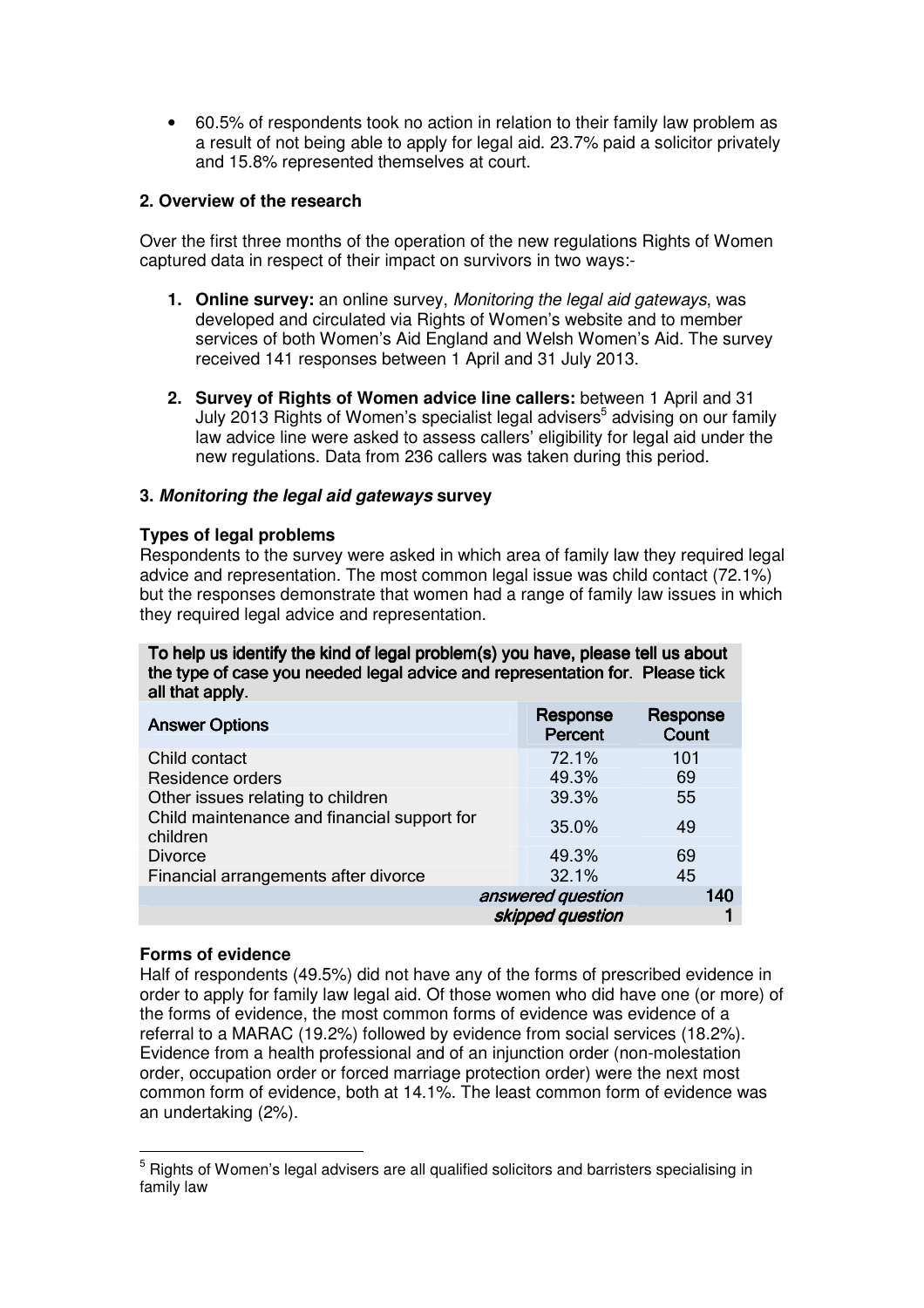| legal aid?                                                                                                                                                                                                                                  |                            |                   |
|---------------------------------------------------------------------------------------------------------------------------------------------------------------------------------------------------------------------------------------------|----------------------------|-------------------|
| <b>Answer Options</b>                                                                                                                                                                                                                       | Response<br><b>Percent</b> | Response<br>Count |
| An unspent criminal conviction against my<br>abuser for a domestic violence related criminal<br>offence                                                                                                                                     | 6.1%                       | 6                 |
| A caution against my abuser for a domestic<br>violence related offence in the past 2 years                                                                                                                                                  | 12.1%                      | 12                |
| Evidence of ongoing criminal proceedings in<br>relation to my abuser and his violence against<br>me                                                                                                                                         | 8.1%                       | 8                 |
| A non-molestation/occupation/forced<br>marriage/restraining order against my abuser                                                                                                                                                         | 14.1%                      | 14                |
| A non-molestation/occupation/forced<br>marriage/restraining order against my abuser<br>which had expired but was made in the past 2<br>years                                                                                                | 6.1%                       | 6                 |
| An undertaking given by my abuser within the<br>past 2 years where I did not give a cross<br>undertaking                                                                                                                                    | 2.0%                       | $\overline{2}$    |
| Evidence of my referral to a MARAC (Multi<br>Agency Rick Assessment Conference) as a<br>high risk victim of domestic violence within the<br>past 2 years and where there is a plan in place<br>A finding of fact made in family proceedings | 19.2%                      | 19                |
| within the past 2 years that my abuser was<br>violent to me                                                                                                                                                                                 | 6.1%                       | 6                 |
| Evidence from a doctor, nurse or midwife that<br>they examined me within the past 2 years about<br>an injury or condition I had as a result of<br>domestic violence                                                                         | 14.1%                      | 14                |
| Evidence from Social Services that they have<br>assessed me as being at risk of or experiencing<br>domestic violence within the past 2 years                                                                                                | 18.2%                      | 18                |
| Evidence from a women's refuge that I stayed<br>there for more than 24 hours in the past 2 years                                                                                                                                            | 13.1%                      | 13                |
| I did not have any evidence and could not apply                                                                                                                                                                                             | 49.5%                      | 49                |
| answered question<br>99<br>42<br>skipped question                                                                                                                                                                                           |                            |                   |
|                                                                                                                                                                                                                                             |                            |                   |

# Which of the following forms of evidence did you have in order to apply for

# **Obtaining evidence**

Of the respondents who answered the question 50% (27) did not have a copy of the evidence of domestic violence and of those 50% (13) did not know who to ask to obtain the evidence. One woman commented "Im lost in finding out how to obtain all of these things" (sic). When asked how they found out who to ask for information about obtaining the evidence 60% (6) had found out via the internet.

Whilst 77.8% of respondents did not have to pay for the evidence they required, 16.7% had to pay over £50 to obtain theirs and 37.5% of respondents had to wait longer than 2 weeks to get their evidence. One respondent commented "I never got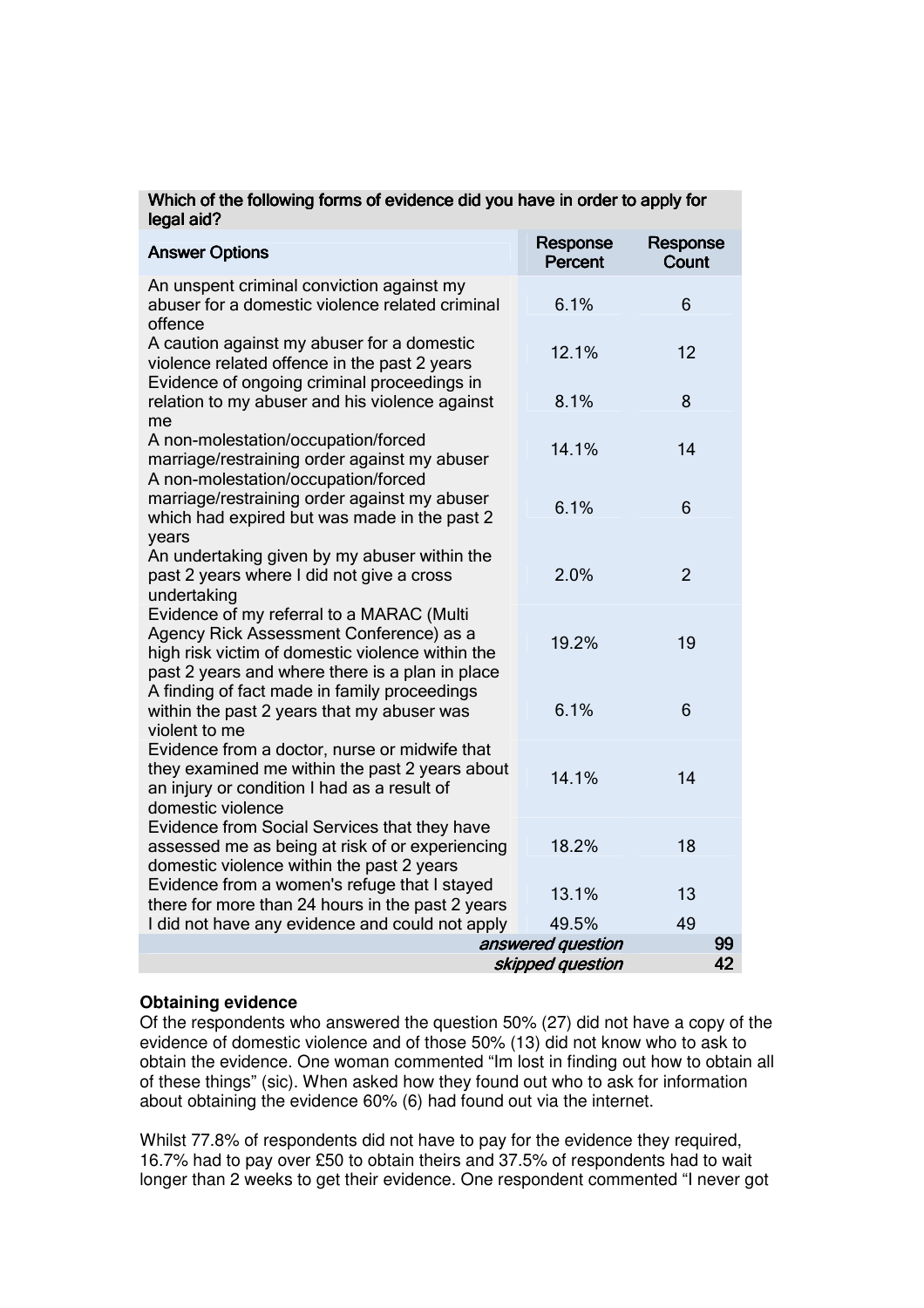the information from the MARAC and I lost the Legal Aid funding." However, 37.6% only had to wait 3 days or less for a copy of their evidence.

## **Impact of not being eligible for legal aid**

60.5% of respondents who answered the question (38) did nothing as a result of not being able to apply for legal aid. 23.7% paid a solicitor privately and 15.8% represented themselves at court. Comments from respondents included "[I] had to borrow money from friends to pay for [legal advice and representation]", "I am trying to go for divorce but cannot as I cant afford a solicitor" (sic) and "I will have to represent myself". One respondent commented that she had funded her legal advice and representation "by borrowing money of family and friends".

| As a result of not being able to apply for legal aid, what did you do? |                            |                          |
|------------------------------------------------------------------------|----------------------------|--------------------------|
| <b>Answer Options</b>                                                  | Response<br><b>Percent</b> | Response<br><b>Count</b> |
| I paid a solicitor privately                                           | 23.7%                      | 9                        |
| I represented myself at court                                          | 15.8%                      | 6                        |
| I did nothing                                                          | 60.5%                      | 23                       |
| Other (please specify)                                                 |                            | 7                        |
|                                                                        | answered question          | 38                       |
|                                                                        | skipped question           | 103                      |

## **Access to a legal aid solicitor**

We are concerned that the removal of the majority of private family law from the scope of legal aid will have an impact on the number of firms offering family law legal aid and therefore their accessibility to women affected by violence. 31.1% of respondents to the survey found it very difficult to find a legal aid solicitor dealing with family law in their area with 52.2% having to travel over 6 miles. Of those 26.1% had to travel over 15 miles. One respondent commented "(b)ecause it was far for me to go and cost to much I didn't attend my appointment" (sic).

## **Comments on the impact of the changes to legal aid**

Respondents to the survey were asked to make any final comments on the affect the legal aid changes had on them.

Respondents commented on the difficulties in obtaining evidence and particularly of emotional abuse.

"Having the proof in place about the domestic abuse is difficult as I didn't talk to anyone about this before my support worker. This meant that because I had never called the Police I found it hard to get Legal Aid."

"I believe that these changes will keep many women in marriages/relationships that are emotionally abusive. A situation in which many of us wish we had been beaten up so that we have evidence of the pain that has been inflicted upon us by the emotional tearing down of us as person."

"I have no physical evidence, it was sexual emotional & mental abuse so am not entitled to any extra help"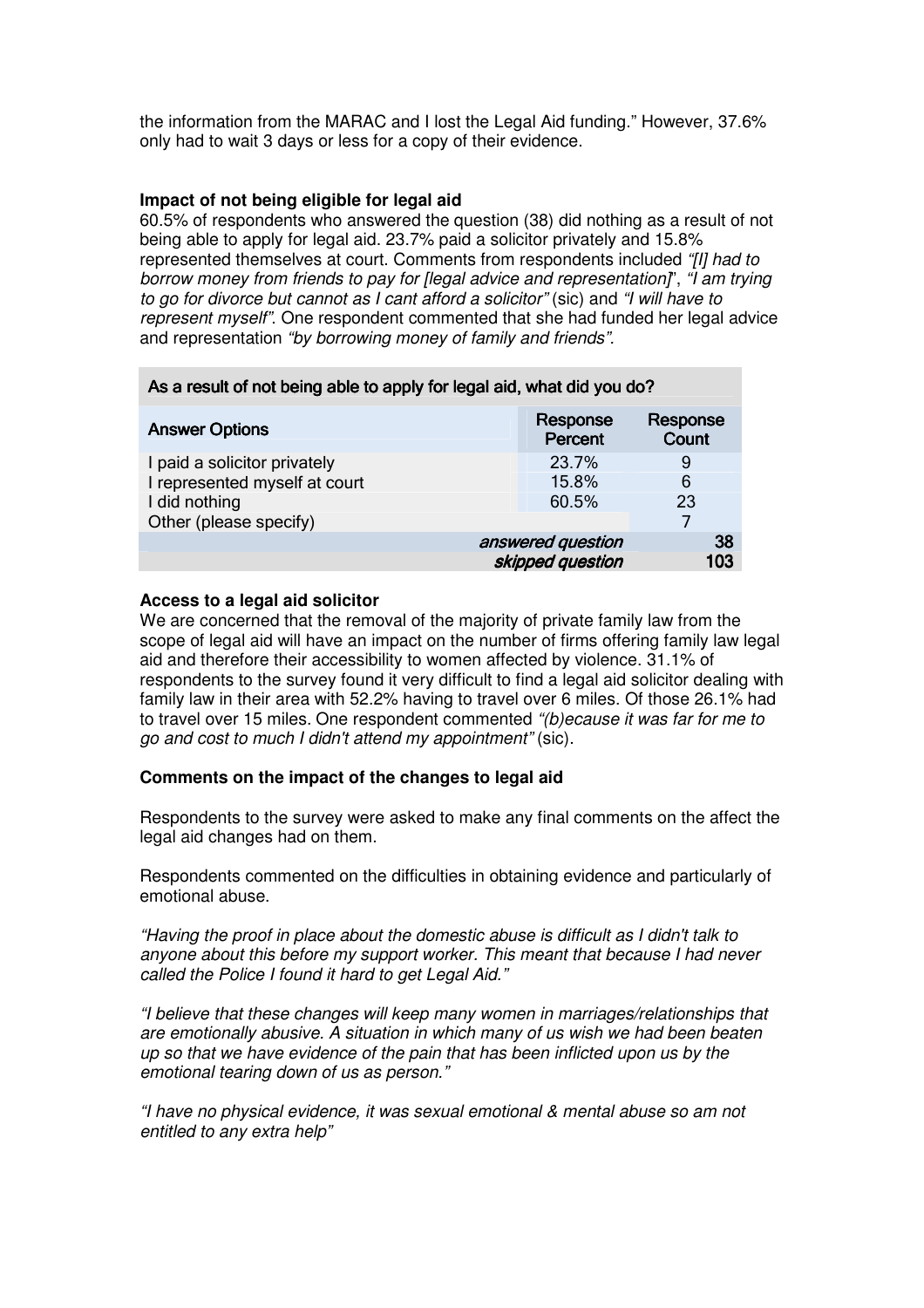Another expressed her concerns about the impact of the 24 month time limit on some of the forms of evidence.

"I am really concerned that if my ex starts legal proceedings again later down the line, the evidence that I do have will be too old for me to be eligible for legal aid again. I don't understand why they put time limits on the evidence; surely if someone has once abused you, that still stands five years later? The new system seems unnecessarily convoluted."

Many respondents reported that the changes meant that they were at continued risk of abuse from their perpetrator and that they had an impact on both their own and their children's physical and mental health.

"They make me as abused today as I ever was when living with him"

"Make me feel at increased risk and more vulnerable."

## "I NOW FEEL IN DANGER !"

"Being in such an awful situation and trying to cope with abuse and caring for my children is really hard, having this additional obstacle in my way just acted as another barrier to getting some support which in turn has made it easier for my husband to continue to be abusive for longer. I understand the need for budget cuts and control over public spending but please don't make already very difficult situations even harder for victims"

"This has given my husband even greater control over me and now I feel completely at his mercy… My husband thanks the government from the bottom of his heart for allowing him to carry out his entrapment with confidence in knowing that his wife cant do a dam thing about it, as she's stuck in no mans land."

"[The changes] put additional stress and anxiety on me that I did not need as things were already very stressful for me at the time. It just added to my fears and uncertainties."

"I now can not fight for my children to get them away from their abusive father or for my financial settlement after our divorce, which in turn has left me in an dire financial state and I am thinking more and more of taking my own life, please help us"

"I cant get any help and make my and my children's life safe without legal aid."

In terms of the impact on the outcomes of women's cases, the following comments demonstrate the very distressing reality of not having access to legal advice and representation.

## "I have lost my home, and my son"

"I lost my daughter because I could not afford to pay for an appeal against a decision about residency"

Respondents also commented that the changes had forced them into representing themselves in proceedings, causing them to come into direct contact with their perpetrator.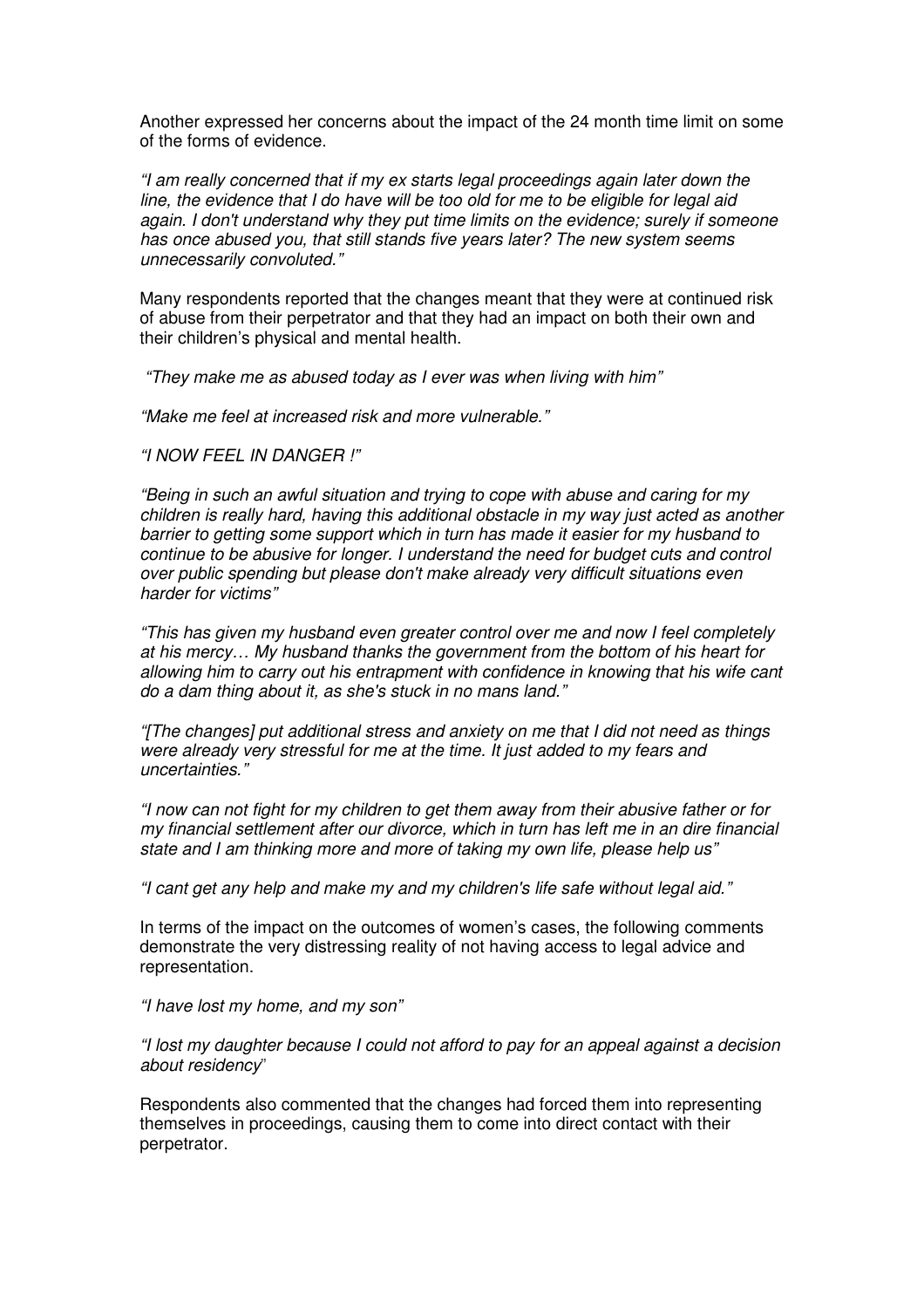"I now have to go to court representing myself as I do not wish to put myself into debt so I can get stability for my children."

 "Due to having to represent myself and the other party having legal representative I had to have unwanted contact with the other party and felt frightened and intimidated by this"

Some also talked about the economic impact on them of having to pay for legal advice and representation.

"[I] cannot afford to live as it is, having to beg money for legal fees has put me under more pressure in having to pay them back whilst protecting a vulnerable child, finding food, keeping us off the streets and dealing with a violent alcoholic abuser who is still molesting us. Where is the promised support for the victim in all this? The justice system caters for perpetrators at all costs."

"If a woman cannot afford a lawyer then her rights are restricted and once again she falls minor to a richer man even if he is a criminal."

#### **Financial eligibility**

This survey was not intended to capture data in relation to respondents' financial eligibility for legal aid but some of the respondents who completed it commented on their financial eligibility and the impact that this had on them.

"I cannot get legal aid because I have too much money coming into my household each month but to enable me to pay a solicitor I would have to cancel some outgoings. I would love to earn more money but cannot as I have younger children and believe I should be there for them so cannot work full-time."

"Due to being a student I did not qualify for Legal Aid, even though my student loan was needed to cover costs for University."

"I have been told i have to pay £700 to get legal aid but they have not assessed my bank statements correctly as they say i have a lot more money than i have. *i* am a single mum on benefits i don't receive maintenance and when i got the letter saying i had to find £700 i just wanted to die. it means i will now have to face my very high risk stalker (been to MARAC 3 times and am now being referred to the stalking clinic as he is still stalking me) in court on my own without legal representation because i do not have the money legal aid are asking for."

One respondent commented that she was catch between the financial eligibility criteria and the domestic violence gateway.

"My legal aid was refused as I was £30 over the limit due to my parents giving me money to clear a debt. I was told I could apply again in 3 months but my evidence of DV is then out of date**"**

## **4. Rights of Women's advice line callers and the legal aid gateways**

## **Types of legal problems**

Legal advisers were asked to identify in which area of family law the advice line caller required legal advice and representation. The majority of callers required legal advice and representation on private law children matters (61.9%) but the responses again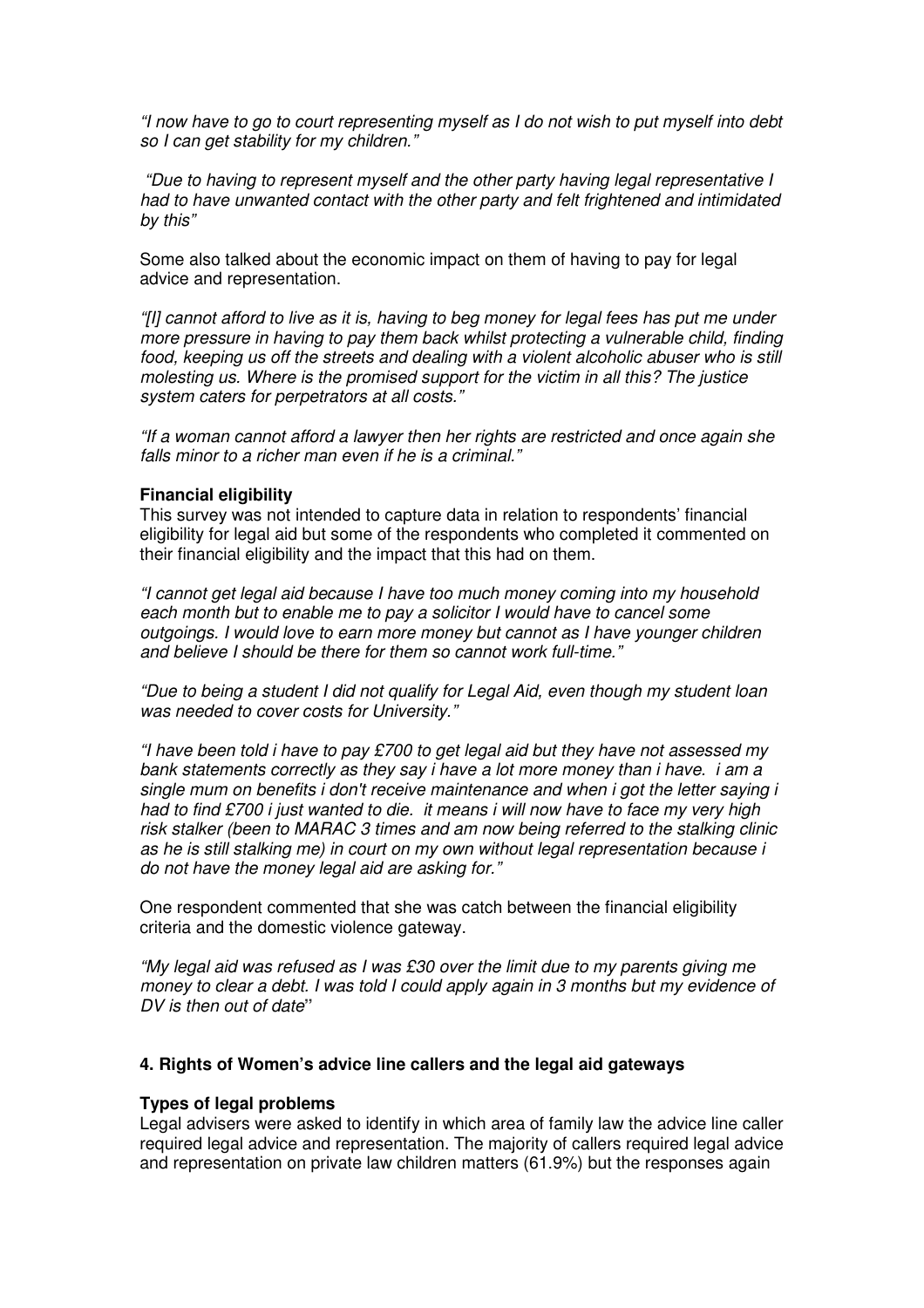demonstrated that women had a range of family law issues including divorce (38.6%) and finances (30.7%).

Legal advisers were also asked to identify whether the caller had experienced domestic violence (including, emotional, financial, psychological, physical, sexual abuse and harassment). 68.1% of responses indicated that the caller had experienced domestic violence.

## **Financial eligibility**

Legal advisers were asked to identify whether the caller had been financially eligible for legal aid prior to 1 April 2013 and whether she was currently eligible.

| Would the caller have been financially eligible for legal aid before April 2013? |                            |                   |
|----------------------------------------------------------------------------------|----------------------------|-------------------|
| <b>Answer Options</b>                                                            | Response<br><b>Percent</b> | Response<br>Count |
| Yes                                                                              | 44.7%                      | 97                |
| <b>No</b>                                                                        | 36.9%                      | 80                |
| Not sure                                                                         | 18.4%                      | 40                |
|                                                                                  | answered question          | 217               |
|                                                                                  | skipped question           | 19                |
|                                                                                  |                            |                   |

| Does the caller fulfil the current financial eligibility criteria? |                     |                   |
|--------------------------------------------------------------------|---------------------|-------------------|
| <b>Answer Options</b>                                              | Response<br>Percent | Response<br>Count |
| Yes                                                                | 38.2%               | 65                |
| <b>No</b>                                                          | 37.1%               | 63                |
| Not sure                                                           | 24.7%               | 42                |
|                                                                    | answered question   | 170               |
|                                                                    | skipped question    | 66                |

# **Evidence of domestic violence**

Of those callers who would meet the financial eligibility criteria for legal aid, legal advisers were asked to assess whether the caller would have the prescribed evidence to meet the domestic violence gateway. 51.8% of responses indicated that callers would not have the prescribed evidence in order to apply for family law legal aid. 13.1% were unable to make an assessment based on the information provided by the caller.

| -                     |                     |                   |
|-----------------------|---------------------|-------------------|
| <b>Answer Options</b> | Response<br>Percent | Response<br>Count |
| Yes                   | 35.1%               | 59                |
| No                    | 51.8%               | 87                |
| Not sure              | 13.1%               | 22                |
|                       | answered question   | 168               |
|                       | skipped question    | 68                |

Does the caller meet the evidential gateway criteria for domestic violence?

Legal advisers were asked to give a reason as to why the caller did not meet the evidence criteria. The most common reasons given was that she had none of the